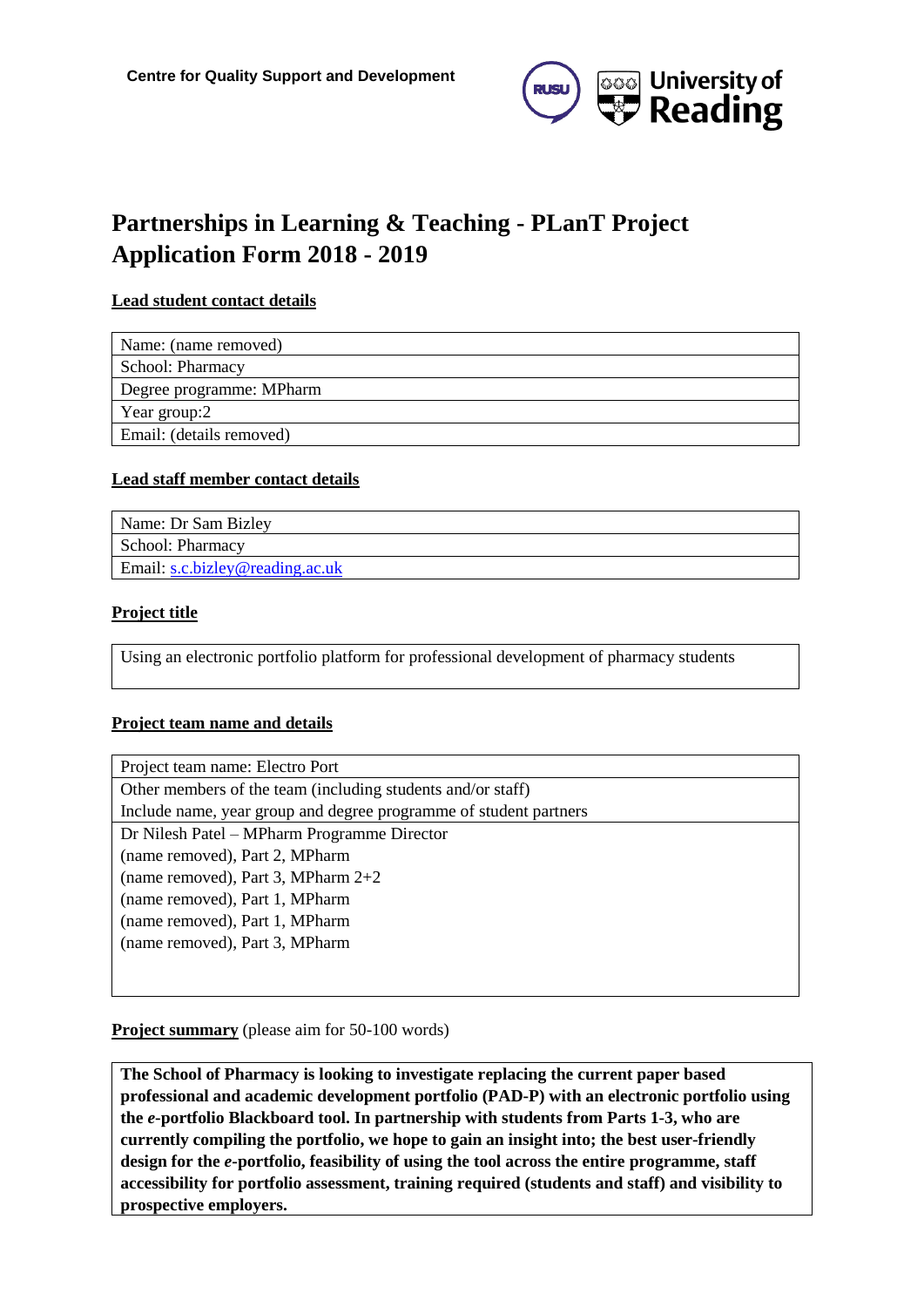#### **Project objectives, outcomes and outputs/deliverables** (bullet points)

Please note the anticipated benefits for students, staff, department, institution etc.

#### **Objectives**

- Design an *e*-portfolio page and interface
- Identify training requirements for students and staff
- Production of an *e*-portfolio sample
- Trial a mock assessment of the *e*-portfolio

#### **Outcomes**

- If both students and staff can use the tool efficiently
- If the *e*-portfolio is suitable for the range of tasks carried out as part of the current portfolio

### **Outputs**

- Report and presentation on the *e*-portfolio to be communicated to Head of School of Pharmacy and MPharm Programme Director
- Production of a sample *e*-portfolio
- Change to the course assessment

The anticipated benefits for students are reduced expenses in printing (also environmentally friendly and helps with the sustainability agenda) and flexibility in presenting information through different formats. For staff, the benefits would be potential ease of access to the portfolio, better monitoring of task submission checkpoints, especially during Academic Tutor meetings. For the School of Pharmacy, the portfolio is quite unique in its design and fits well with the curriculum framework. If the e-portfolio is successful, then there would be scope to disseminate this to other programmes across the University.

#### **Project description** (up to 500 words)

The project is centred around the student Professional and Academic Development Portfolio (PAD-P) which is started in Part 1 of the programme and assessed in Part 3. The portfolio is an eclectic combination of work consisting of, for example, self-written reflections on learning and assessment, certificates, scientific documents, practical workbooks, continuing personal and professional development records and Academic tutor meeting records.

Currently the portfolios are completed as large physical folders that are stored and marked within the department. A number of issues surrounding the current portfolios have been raised by both staff and students of which the *e*-portfolio could solve, for example:

Expensive – Folders and the portfolio starter packs are costly, initially to the department but also to the student who are required to print all their evidence for the final portfolio.

Bulky – Final folder are cumbersome to carry and store meaning that students do not carry them with them, and so do not have access to the information at all times, making engagement with the portfolio and with staff more challenging.

Loss of material – Both hard copies and data stored on USBs or hard drives have caused many issues with loss of work. Integrating with Blackboard will eliminate this.

Green/sustainability - reduces paper and plastic waste which is a key initiative of the University and has been raised by students as being important to them.

Unsecure personal data – Folders contain some personal information and so security of that information can be greatly increased by the portfolios being held on Blackboard.

Can be linked to the EMA – Electronic versions of material allow extra tools to be utilised, such as, originality testing, electronic feedback and opens up the use of a range of new assessment features i.e. use of video/audio submissions in the portfolios.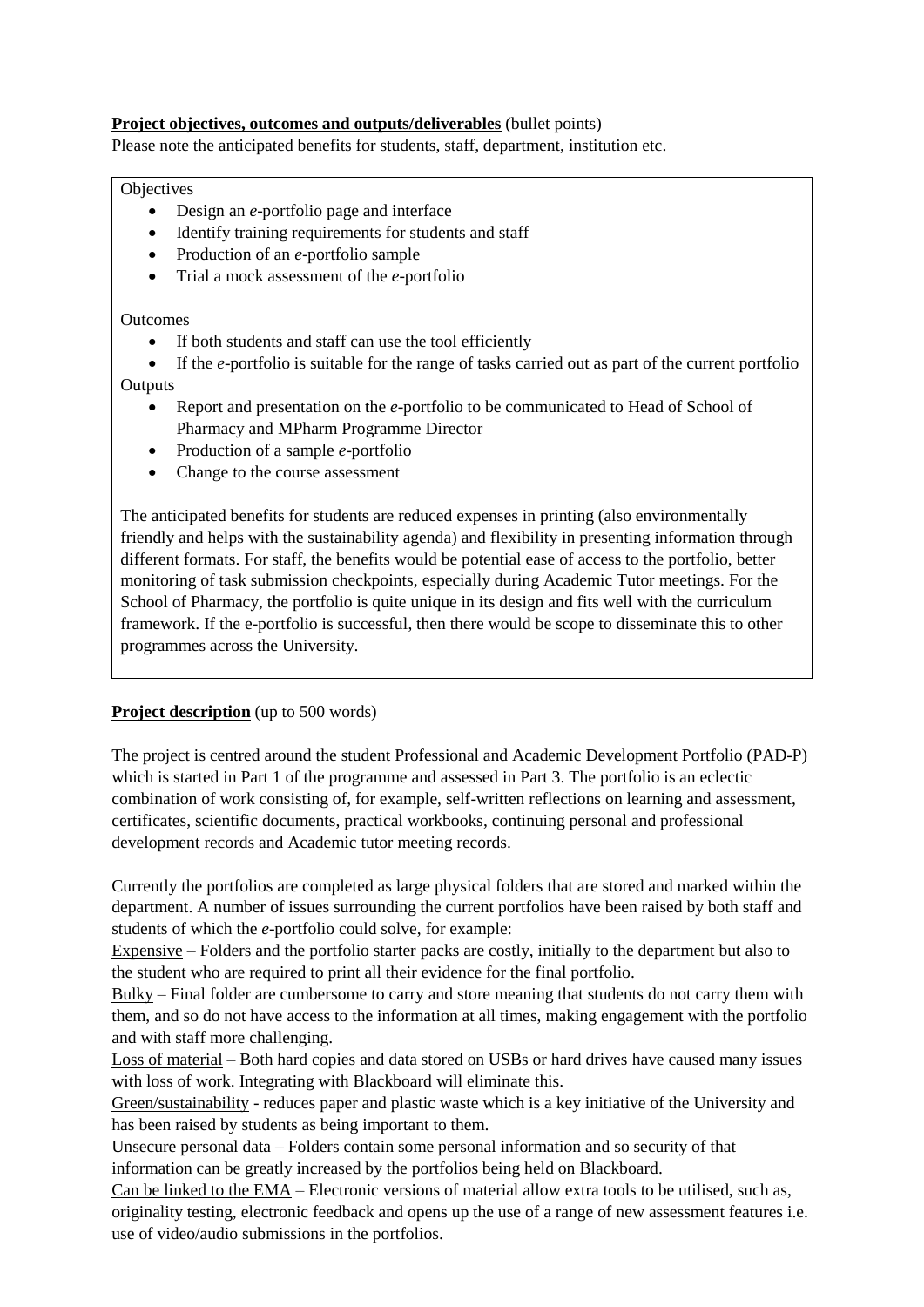*e*-portfolios offer an opportunity to update the way pharmacy portfolios are completed (a flexible platform), as well as improving the student and staff experience. Early discussion with both students and staff has been very encouraging with a lot of interest in pursuing/investigating the change to an electronic portfolio.

#### **Describe the proposed project including each of the following:**

How will students work as partners with staff in the design and delivery of the project?

- A combined student and staff team will be recruited (25+ initial expressions of interest from students have been received) to storyboard the look of the "ideal" *e*-portfolio, and then working with the academic and TEL teams will collaboratively formulate a mock product design.
- Students will work with staff to provide a training workshop for students and staff in the use of the blackboard *e*-portfolio tool. This will be followed by a feedback session reporting the usability and likely training input.
- A student team, with academic and TEL support, will collaboratively build the portfolio page.
- A second student team will be recruited to participate in a focus group using the designed tool. Students will take on the role as trainers with academic support. Feedback will be used to inform *e*-portfolio modifications where needed.

What does success look like and what are the anticipated impacts of the project?

Success will be the formation of a fully functioning *e*-portfolio page for specific use on the MPharm programme, with the generation of a sample *e*-portfolio. The impact will be a potential trial year for the *e*-portfolio for the 2019-2020 cohort, with a further rolling out to other Parts if successful. In addition, for students, there will be reduced expenses in printing and better engagement with the portfolio. For staff, the impact would be on ease of access to the portfolio, better monitoring of task submission checkpoints, especially during Academic Tutor meetings. If the e-portfolio is successful, then there would be scope to disseminate this to other programmes across the University.

When do you anticipate that you will be able to demonstrate this impact?

Impact is possible for the next academic year (2019) with a trial of the *e*-portfolio for new Part 1 students. Phasing out the paper-based portfolio for current  $2<sup>nd</sup>$  and  $3<sup>rd</sup>$  year students is anticipated depending on the success of the study.

How will you evaluate the project to determine its success? How will students be involved?

Success will be determined by obtaining feedback from students and staff who use the end portfolio product. The student team will help undertake a focus group once the e-portfolio is finalised. This focus group will ascertain student and staff satisfaction with the use of the portfolio.

How will the project outcomes be disseminated? How will students be involved?

An end project report will be collaboratively written (staff and student) at the conclusion of the study and distributed to all members involved. Feedback on the tool and running of the project will be encouraged.

Lead student and staff team will present the findings to the Head of the School of Pharmacy and Programme Director with demonstration of the sample *e*-portfolio. If successful, the lead team will showcase the *e*-portfolio to all staff in the pharmacy end of year staff meeting and write a small piece in the pharmacy bulletin (students will be introduced to following academic year).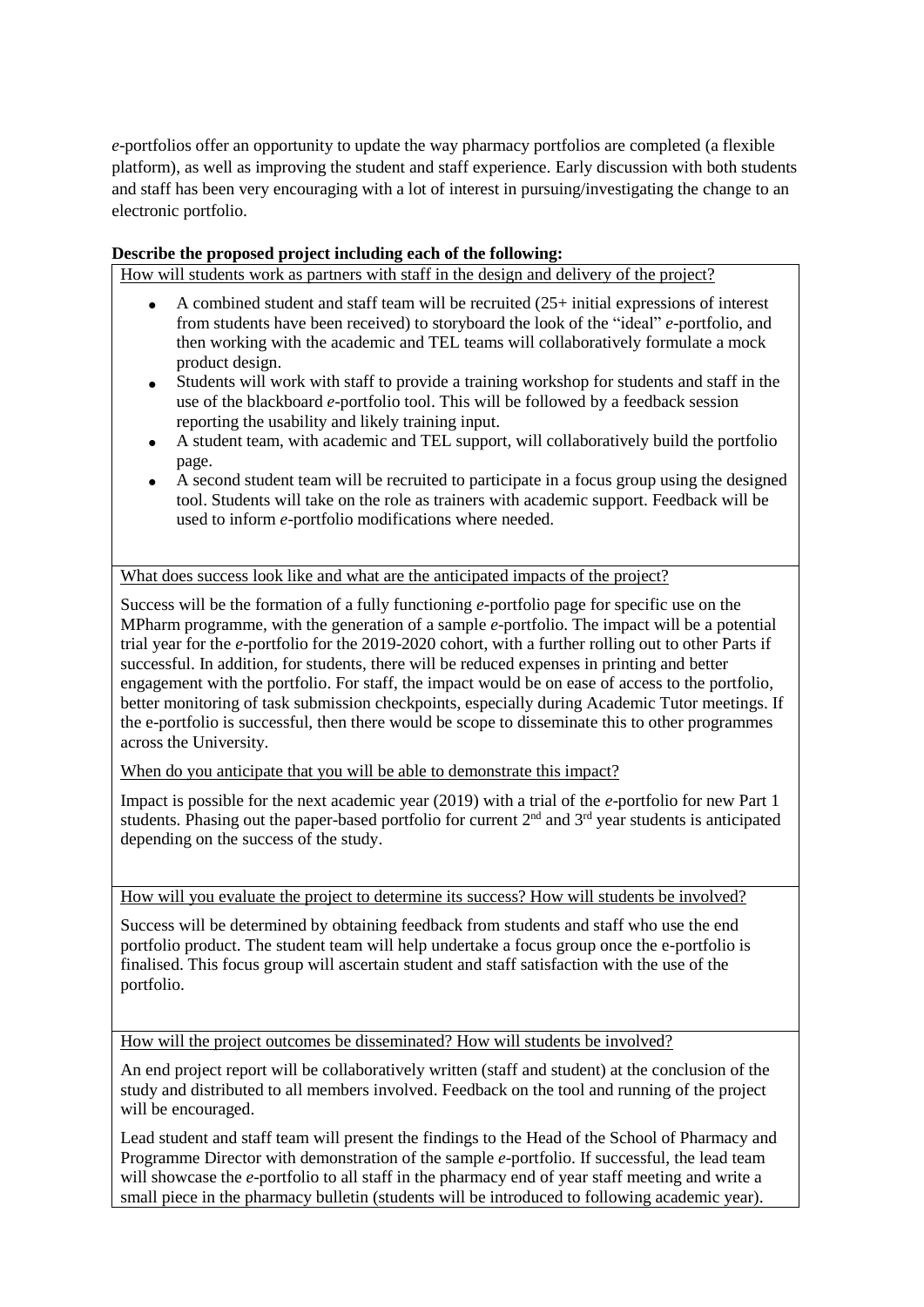The TEL showcase may also be attended, and findings of this project reported to the wider University community.

How does the project support your School/Department's Teaching and Learning Plan and the University's [Teaching and Learning](https://www.reading.ac.uk/about/teaching-and-learning/t-and-l-strategy.aspx) Strategy?

This task aligns strongly with both the Schools and University's teaching and learning strategy.

- This will be a new way to deliver material that has not been previously tried in the School, mirroring more closely professionally created portfolios
- By increasing the ease of access to material it will increase engagement from students and allow it to be linked into partnered modules more easily, streamlining pharmacy's integrated unit design.
- Allow students to direct the future of assessment on their course with direct impact on future cohorts
- Reflects what is carried out in practice, where electronic collection of evidence has been implemented by the General Pharmaceutical Council (GPhC) for use by practicing pharmacists for CPD
- Supports the EMA project, with online submission of work, allowing easier feedback to students and promotes development of computer skills (in partnership with the TEL team) which is highly sort after in the profession.
- Shows a strategy for updating the course, moving in line with current technological trends

Briefly outline plans for project-related activities to continue beyond this PLanT project and/or for project outcomes to be realised in a sustainable way:

If successful, the e-portfolio will be looked to be implemented for future cohorts (with an initial trial year). Within this "trial" year termly feedback will be collected, and any issues raised will be communicated back to original staff/student teams for discussion and re-evaluation.

There is potential for final year pharmacy student(s) to carry out their research project(s) on the implementation of the e-portfolio tool, to critically discuss its use in pharmacy and any future developments including the use in other units or courses, for example CIPPET which delivers the independent pharmacist prescribing course that relies heavily on portfolio evidence and assessment.

It is acknowledged that both students and staff will require additional training on how to use the tool and so in partnership with TEL a strategy of this will be devised.

| Project start date: January 2019   |  |
|------------------------------------|--|
| <b>Project end date: June 2019</b> |  |

#### **Budget details**

| <b>Brief</b> outline of project | Activity start date and end | Approximate costs associated         |
|---------------------------------|-----------------------------|--------------------------------------|
| activities                      | date                        | with the activity. (Note: All claims |